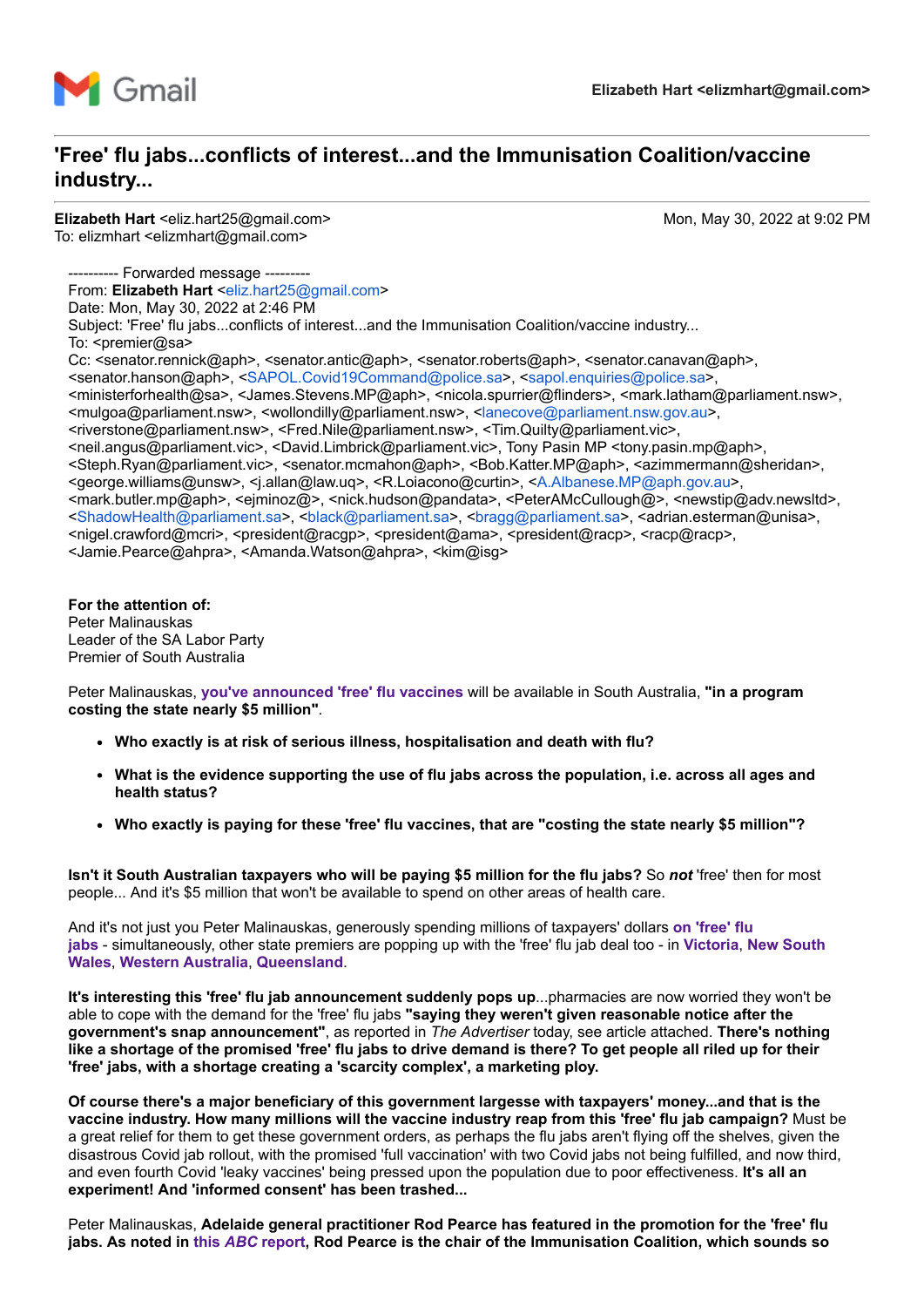**reassuring... GP Rod Pearce says "everyone benefits from a flu vaccine".**

**But do they? Does everyone benefit from a flu vaccine? What is the evidence backing this statement?** No evidence is provided for Rod Pearce's sweeping statement in the *ABC* report, **but then the taxpayer-funded** *ABC* **isn't renowned for providing evidence to support taxpayer-funded vaccination policy, it's just a propaganda machine spouting the favoured line of governments and vested interests.**

Back to Rod Pearce, chair of the Immunisation Coalition. **The** *ABC* **committed another oversight in failing to disclose that [the Immunisation Coalition is funded by the vaccine industry](https://www.immunisationcoalition.org.au/about-us/), including manufacturers of flu jabs and Covid jabs, i.e. Pfizer, moderna, Seqirus/CSL, GlaxoSmithKline, Sanofi, Biocelect and MSD (aka Merck).** Other supporters of the Immunisation Coalition include Google.

**This means that Rod Pearce has a 'conflict of interest' - are you familiar with this term Peter Malinauskas? Conflicts of interest should be disclosed.**

**GP Rod Pearce says "everyone benefits from a flu vaccine", but he's also chair of the vaccine industryfunded Immunisation Coalition, including vaccine manufacturers which produce flu jabs, so this should have been clearly disclosed in the** *ABC* **article, e.g.** *"GP Rod Pearce is chair of the Immunisation Coalition, which is funded by vaccine manufacturers and providers Pfizer, moderna, Seqirus/CSL, GlaxoSmithKline, Sanofi, Biocelect and MSD".*

**Peter Malinauskas, it's essential that conflicts of interest are disclosed so that people, including taxpayers, are properly informed. Do you understand this ethical principle?**

It's my experience that members of the Immunisation Coalition, many of whom pop up regularly in the media promoting vaccine products, **seem to be reluctant to properly disclose their association with the vaccine industry - why would that be, do you think Peter Malinauskas?**

The Immunisation Coalition also has a curious statement on its website, i.e. **"Our website does not host any form of advertising"**. *!?!?!?!?* Have a look at the Immunisation Coalition website Peter Malinauskas, **do you agree it "does not host any form of advertising"?**

Here's what I think Peter Malinauskas...**I think it's way past time the influence of the Immunisation Coalition/vaccine industry on Australian taxpayer-funded vaccination policy was subjected to scrutiny...**

I also remind you of **[my recent email to you](https://vaccinationispolitical.files.wordpress.com/2022/05/questioning-the-evidence-base-for-free-covid-and-flu-jabs...what-about-natural-immunity_-1.pdf)**, see below, in which I conclude "**And now here we are, in a diabolical shambles, awash with defective Covid jabs, flu jabs, whatever lucrative jabs the vaccine industry wants to foist upon the community....and no idea of the impact on people's natural immune response and long-term health."**

It's not a good situation Peter Malinauskas, and I am seeking accountability.

**Sincerely** Elizabeth Hart **Independent person investigating the over-use of vaccine products and conflicts of interest in vaccination policy** [vaccinationispolitical.net](http://vaccinationispolitical.net/)

---------- Forwarded message --------- From: **Elizabeth Hart** [<eliz.hart25@gmail.com>](mailto:eliz.hart25@gmail.com) Date: Wed, May 25, 2022 at 11:30 AM Subject: Questioning the evidence base for 'free' Covid and flu jabs...what about natural immunity? To: <[premier@sa.gov.au>](mailto:premier@sa.gov.au) Cc: [<senator.rennick@aph.gov.au](mailto:senator.rennick@aph.gov.au)>, <[senator.antic@aph.gov.au](mailto:senator.antic@aph.gov.au)>, <[senator.roberts@aph.gov.au>](mailto:senator.roberts@aph.gov.au), <[senator.canavan@aph.gov.au>](mailto:senator.canavan@aph.gov.au), <[senator.hanson@aph.gov.au](mailto:senator.hanson@aph.gov.au)>, <[SAPOL.Covid19Command@police.sa.gov.au](mailto:SAPOL.Covid19Command@police.sa.gov.au)>, <[sapol.enquiries@police.sa.gov.au>](mailto:sapol.enquiries@police.sa.gov.au), <[ministerforhealth@sa.gov.au](mailto:ministerforhealth@sa.gov.au)>, [<James.Stevens.MP@aph.gov.au](mailto:James.Stevens.MP@aph.gov.au)>, <[nicola.spurrier@flinders.edu.au>](mailto:nicola.spurrier@flinders.edu.au), <[mark.latham@parliament.nsw.gov.au](mailto:mark.latham@parliament.nsw.gov.au)>, <[mulgoa@parliament.nsw.gov.au>](mailto:mulgoa@parliament.nsw.gov.au), <[wollondilly@parliament.nsw.gov.au](mailto:wollondilly@parliament.nsw.gov.au)>, [<lanecove@parliament.nsw.gov.au](mailto:lanecove@parliament.nsw.gov.au)>, [<riverstone@parliament.nsw.gov.au](mailto:riverstone@parliament.nsw.gov.au)>, <[Fred.Nile@parliament.nsw.gov.au>](mailto:Fred.Nile@parliament.nsw.gov.au), [<Tim.Quilty@parliament.vic.gov.au](mailto:Tim.Quilty@parliament.vic.gov.au)>, <[neil.angus@parliament.vic.gov.au>](mailto:neil.angus@parliament.vic.gov.au), <[David.Limbrick@parliament.vic.gov.au>](mailto:David.Limbrick@parliament.vic.gov.au), Tony Pasin MP <[tony.pasin.mp@aph.gov.au](mailto:tony.pasin.mp@aph.gov.au)>, <[Steph.Ryan@parliament.vic.gov.au](mailto:Steph.Ryan@parliament.vic.gov.au)>, <[senator.mcmahon@aph.gov.au>](mailto:senator.mcmahon@aph.gov.au), [<Bob.Katter.MP@aph.gov.au>](mailto:Bob.Katter.MP@aph.gov.au), <[azimmermann@sheridan.edu.au](mailto:azimmermann@sheridan.edu.au)>, [<george.williams@unsw.edu.au](mailto:george.williams@unsw.edu.au)>, <[j.allan@law.uq.edu.au](mailto:j.allan@law.uq.edu.au)>, <[R.Loiacono@curtin.edu.au>](mailto:R.Loiacono@curtin.edu.au), [<A.Albanese.MP@aph.gov.au>](mailto:A.Albanese.MP@aph.gov.au), <[mark.butler.mp@aph.gov.au](mailto:mark.butler.mp@aph.gov.au)>, Emma McArthur <[ejminoz@gmail.com>](mailto:ejminoz@gmail.com), Nick Hudson <[nick.hudson@pandata.org](mailto:nick.hudson@pandata.org)>, [<PeterAMcCullough@gmail.com>](mailto:PeterAMcCullough@gmail.com), <[newstip@adv.newsltd.com.au](mailto:newstip@adv.newsltd.com.au)>, <[ShadowHealth@parliament.sa.gov.au](mailto:ShadowHealth@parliament.sa.gov.au)>, <[black@parliament.sa.gov.au](mailto:black@parliament.sa.gov.au)>, <[bragg@parliament.sa.gov.au>](mailto:bragg@parliament.sa.gov.au), [<adrian.esterman@unisa.edu.au>](mailto:adrian.esterman@unisa.edu.au), [<nigel.crawford@mcri.edu.au>](mailto:nigel.crawford@mcri.edu.au), <[president@racgp.org.au](mailto:president@racgp.org.au)>, <[president@ama.com.au>](mailto:president@ama.com.au), <[president@racp.edu.au>](mailto:president@racp.edu.au), [<racp@racp.edu.au](mailto:racp@racp.edu.au)>, <[Jamie.Pearce@ahpra.gov.au](mailto:Jamie.Pearce@ahpra.gov.au)>, <[Amanda.Watson@ahpra.gov.au](mailto:Amanda.Watson@ahpra.gov.au)>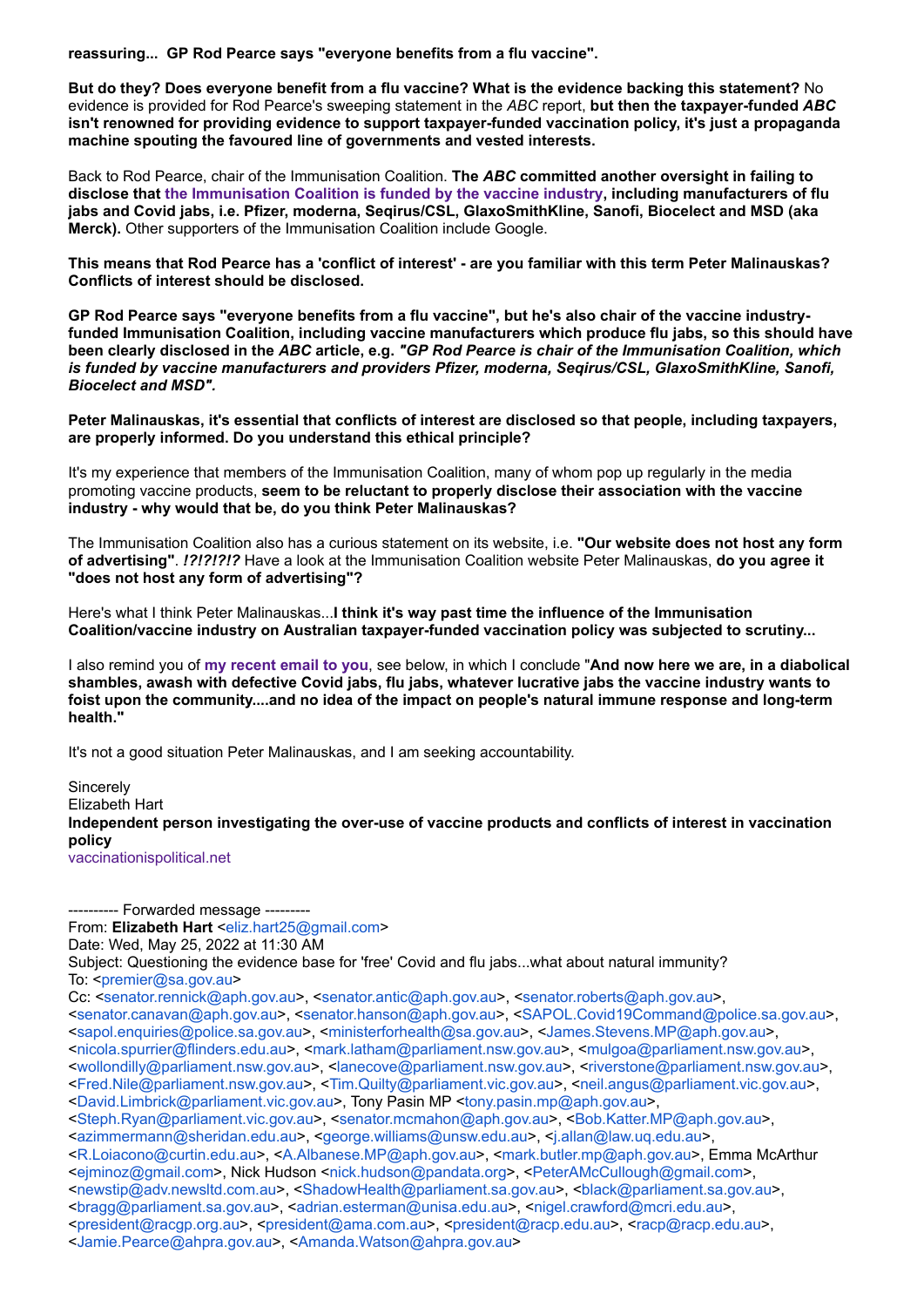**For the attention of:** Peter Malinauskas Leader of the SA Labor Party Premier of South Australia

Peter Malinauskas, re the unfolding Covid 'leaky vaccines' disaster, and the recent suggestion you are **"considering making flu vaccinations free for all South Australians following calls from health experts"**. See: **Flu vaccine Adelaide: SA Premier considering making flu jabs free**, *The Advertiser,* 25 May 2022. (Copy attached.)

I've submitted the following comment on *The Advertiser* article:

What is the evidence supporting flu vaccinations "for all South Australians"? Who exactly is at serious risk of flu? Flu jabs are now being pushed for children also - what is the evidence supporting flu jabs for children? What is the impact of flu jabs and Covid jabs on the natural immune response? What are the cumulative long-term effects of repeated flu jabs, and repeated Covid jabs throughout life?

Who exactly is behind this push for 'free' flu vaccinations "for all South Australians"?

On the subject of children and Covid jabs, **I have still not received a response from ATAGI chair Nigel Crawford to my email: [Why does ATAGI recommend COVID-19 mRNA injections for all children aged 5 to 11 years?](https://vaccinationispolitical.files.wordpress.com/2022/04/why-does-atagi-recommend-covid-19-mrna-injections-for-all-children-aged-5-to-11-years.pdf)** 22 April 2022. Similarly, **Royal Australian College of General Practitioners President Karen Price has not deigned [to respond to my questions re](https://vaccinationispolitical.files.wordpress.com/2022/05/why-does-atagi-recommend-covid-19-mrna-injections-for-all-children-aged-5-to-11-years_-email-to-karen-price-president-of-the-racgp.pdf) ['valid voluntary consent'](https://vaccinationispolitical.files.wordpress.com/2022/03/covid-19-jab-mandates-overriding-valid-voluntary-consent-email-to-the-president-of-the-royal-australian-college-of-general-practitioners.pdf)** or my queries to her **re COVID-19 mRNA injections being pressed upon children**.

**The lack of accountability to the Australian public for taxpayer-funded vaccination policy, including** *mandated* **vaccination policy, is a shocking situation in our supposed 'liberal democracy', and demonstrates utter contempt for the bodily autonomy and bodily integrity of all Australians.**

Peter Malinauskas, *here's a reminder for you...*

Please see in the email thread below **your email to me dated 1 April 2020, in response to my email of 28 March 2020, which included my rapid response published on** *The BMJ* **(aka** *The British Medical Journal***).**

*Peter Malinauskas, I suggest you think very, very carefully about my previous email and my BMJ rapid response published on 25 March 2020...because some chickens could be coming home to roost in the emerging defective Covid 'leaky vaccines' disaster...*

**BMJ rapid response: [Is it ethical to impede access to natural immunity? The case of SARS-CoV2](https://www.bmj.com/content/368/bmj.m1089/rr-6)**

**If children, young adults and others can mount their own effective immune response to SARS-CoV2, is it ethical to impede their ability to access natural immunity by interfering with the natural progression of the virus?**

According to the WHO, **"Illness due to COVID-19 infection is generally mild, especially for children and young adults."**[1]

**Is the focus on future fast-tracked vaccine products blocking full consideration of the opportunity for natural herd immunity? Who is Neil Ferguson to say "The only exit strategy [in the] long term for this is really vaccination or other forms of innovative technology that allows us to control transmission"**.[2]

**In regards to young people's and others' right to natural immunity, it's also vital to consider the startling admission by Heidi Larson, Director of The Vaccine Confidence Project, during the recent WHO Global Vaccine Safety Summit, i.e. "...We've shifted the human population...to dependency on vaccine-induced immunity...We're in a very fragile state now. We have developed a world that is dependent on vaccinations"**.[3]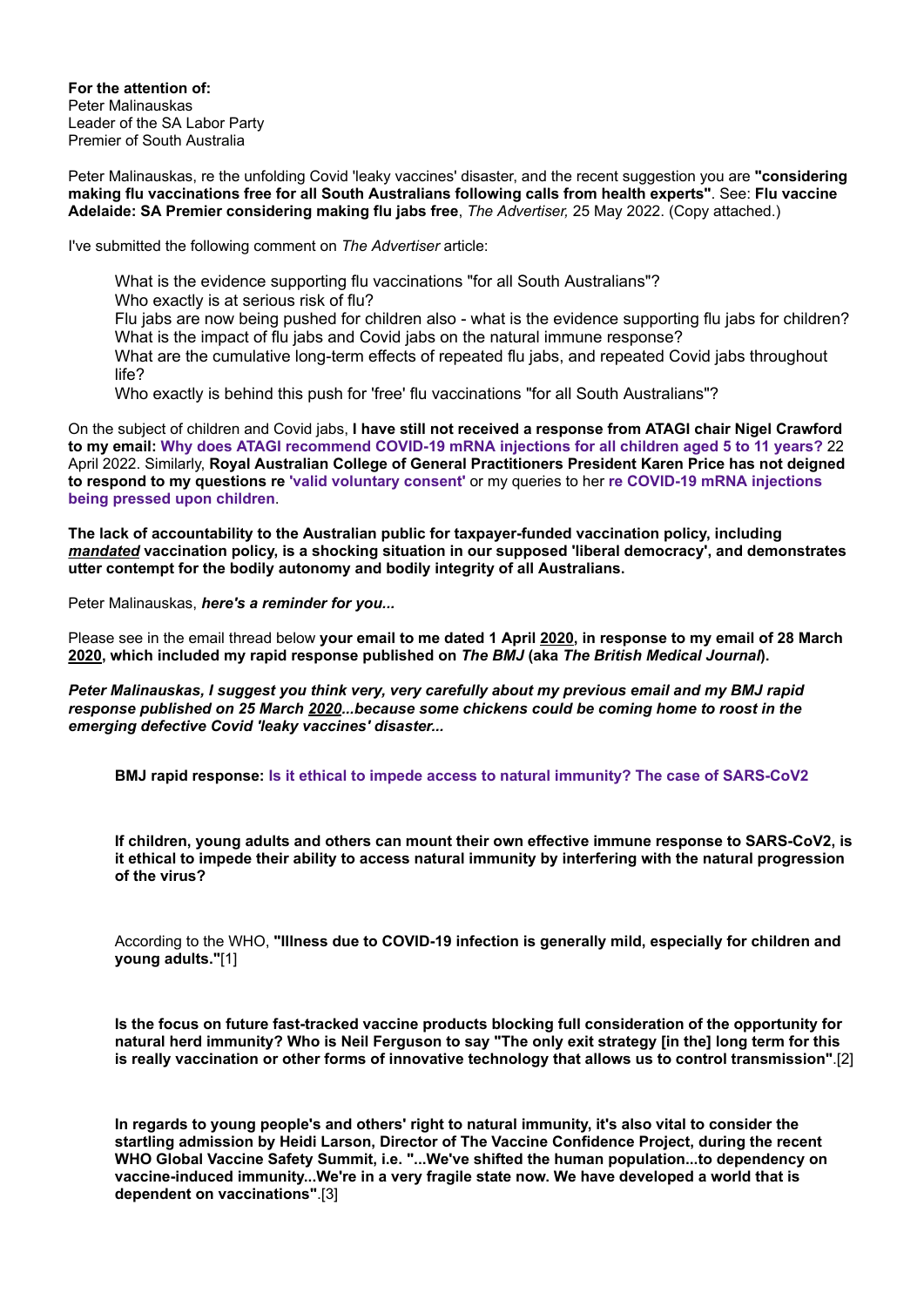**This is a very alarming statement by Professor Larson, particularly with the prospect of other epidemics emerging in the future. We have to learn to deal with epidemics and illnesses as they emerge, it's not feasible to vaccinate the global population against every threat.**

In a recent article raising concern about making decisions about this pandemic without reliable data, John Ioannidis notes that "School closures may also diminish the chances of developing herd immunity in an age group that is spared serious disease".[4] **The UK's chief scientific adviser, Sir Patrick Vallance, raised the prospect of developing natural herd immunity**[5], **but this idea was subsequently howled down by Matt Hancock, the UK secretary of state for health and social care**[6], **and others such as Willem van Schaik, a professor of microbiology and infection, as reported by the Science Media Centre**.[7]

**Again, is it ethical to deny children, young people and others their opportunity for natural immunity, and to plan to make them dependent on vaccine-induce immunity, to in effect make them dependent on the vaccine industry?**

This is even more serious to consider in light of emerging vaccine product failures, e.g. pertussis and mumps.

**The international community must be assured that independent and objective thinkers are carefully considering the way ahead on this matter.**

**The thing is Peter Malinauskas,** *I don't think there were any independent and objective thinkers carefully considering the way ahead on this matter - 'independence' and 'objectivity' were very far indeed from the industry-driven Covid-19 response and the INSANE plan to inject the entire global population with Covid 'leaky vaccines' over and over again...*

**And now here we are, in a diabolical shambles, awash with defective Covid jabs, flu jabs, whatever lucrative jabs the vaccine industry wants to foist upon the community....and no idea of the impact on people's natural immune response and long-term health.**

Peter Malinauskas, please see our correspondence from 2020 in the email thread below.

**Sincerely** Elizabeth Hart **Independent person investigating the over-use of vaccine products and conflicts of interest in vaccination policy** [vaccinationispolitical.net](http://vaccinationispolitical.net/)

---------- Forwarded message --------- From: Labor Leader [<laborleader@parliament.sa.gov.au>](mailto:laborleader@parliament.sa.gov.au) Date: Wed, Apr 1, 2020 at 2:30 PM Subject: RE: Questioning the evidence base for draconian measures being imposed on 25.4 million Australians re COVID-19 To: Elizabeth Hart <[eliz.hart25@gmail.com>](mailto:eliz.hart25@gmail.com)

Dear Ms Hart,

Thank you for the time you have spent in sending me your considered views on COVID-19.

This is an unprecedented crisis that is not only impacting South Australia but the rest of the world. There is no certain path we can follow.

As an Opposition party we do not have access to the same advice as either the Federal or State Government, so as this crisis has unfolded, along with other members of the Parliamentary Labor Team, I have been focussed on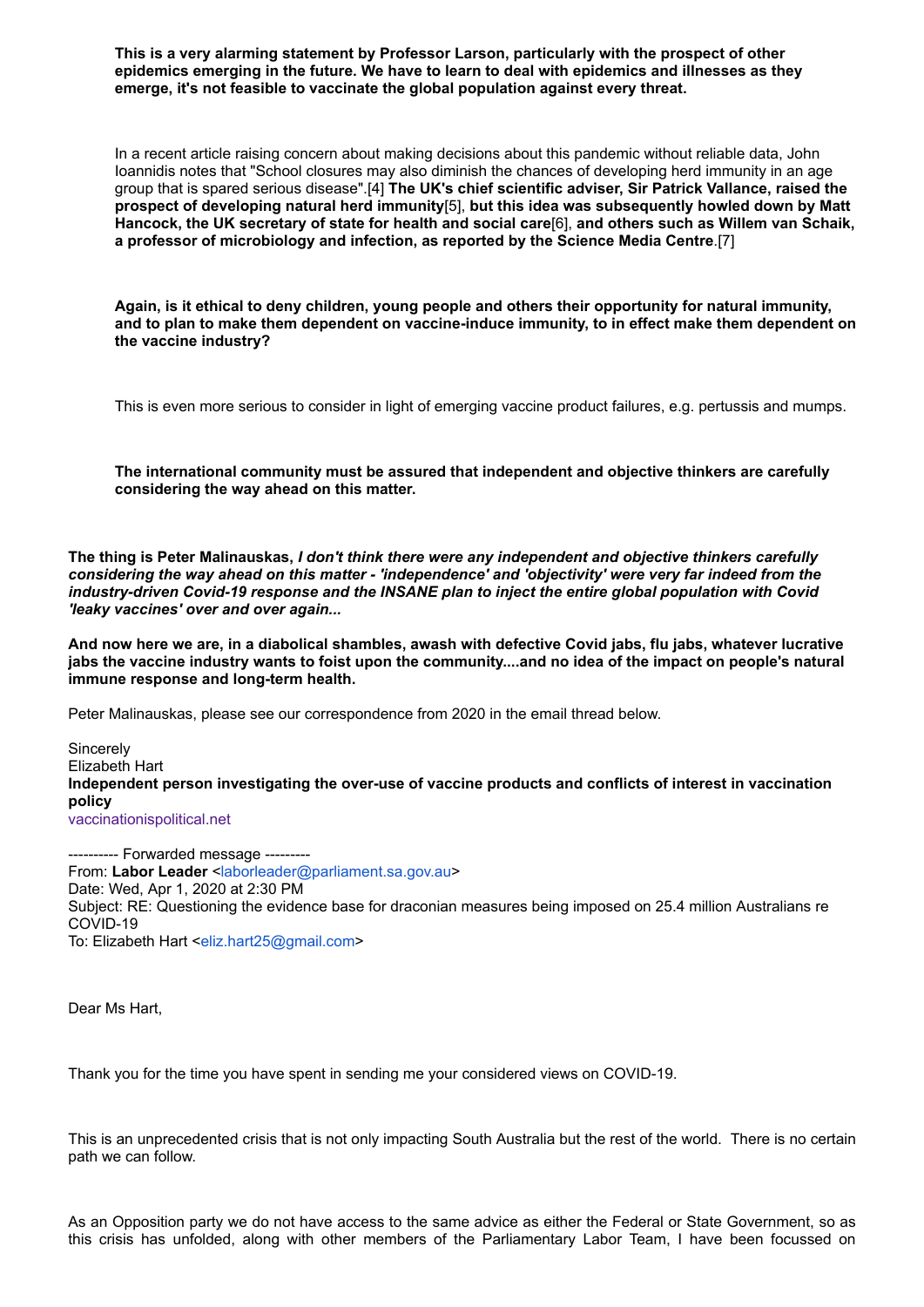But it is also important that we advance issues that have been raised with us by South Australians like you have with me in this email.

Where we feel the response from the Government could be improved or urgent action is needed, we will continue to raise these matters in a constructive manner.

These are unprecedented and uncertain times. We know the future is anything but certain. We must listen to those with public health expertise, but we must also look to international experience.

Kind regards,

**Peter Malinauskas MP** Leader of the Opposition

## Shadow Minister for Defence & Space Industries

Ph. 08 8237 9137 Parliament House **•** North Terrace, Adelaide SA 5000 **•** [www.sa.alp.org.au](http://www.sa.alp.org.au/)

**From:** Elizabeth Hart <[eliz.hart25@gmail.com>](mailto:eliz.hart25@gmail.com) **Sent:** Saturday, 28 March 2020 12:35 PM To: Labor Leader [<laborleader@parliament.sa.gov.au](mailto:laborleader@parliament.sa.gov.au)> **Subject:** Questioning the evidence base for draconian measures being imposed on 25.4 million Australians re COVID-19

Dear Mr Malinauskas, what evidence is being used to support the draconian measures being imposed on 25.4 million Australians re COVID-19?

Who is advising our elected representatives on this matter? Who are your advisers and what qualifies them to recommend such drastic measures which are going to impact severely on our economy, our society, our health, our freedom to associate, our very liberty?

I understand a group of eminent Go8 infectious disease researchers has been convened at CMO, Professor Brendan Murphy's request, to discuss and synthesize recommendations of the scope and scale of Social Distancing Measures re COVID.

## **Who are the members of this group who are influencing policy affecting all of us?**

It is understandable to want to protect the vulnerable in our community who might be at risk with the current threat. But the WHO indicates most people will not be too troubled by the novel coronavirus. Is it not better for those at risk to self-isolate, and still provide them with services such as pharmacy deliveries, home library etc, and let others continue with their lives and livelihoods as herd immunity is built up?

My recent rapid response published on *The BMJ* (*The British Medical Journal*) is relevant, please see below:

BMJ Rapid Response: **Is [it ethical to impede access to natural immunity? The case of SARS-CoV2](https://aus01.safelinks.protection.outlook.com/?url=https%3A%2F%2Fwww.bmj.com%2Fcontent%2F368%2Fbmj.m1089%2Frr-6&data=02%7C01%7Claborleader%40parliament.sa.gov.au%7C6ca610a48ef740f34cef08d7d2bc78e4%7C694c9d7eafe6477eaa742b8fc75d86e8%7C0%7C0%7C637209579243473159&sdata=o3Z8ATX9p8hbHzfz63XW6fZnrO73M%2FK75GDIqzp7cws%3D&reserved=0)**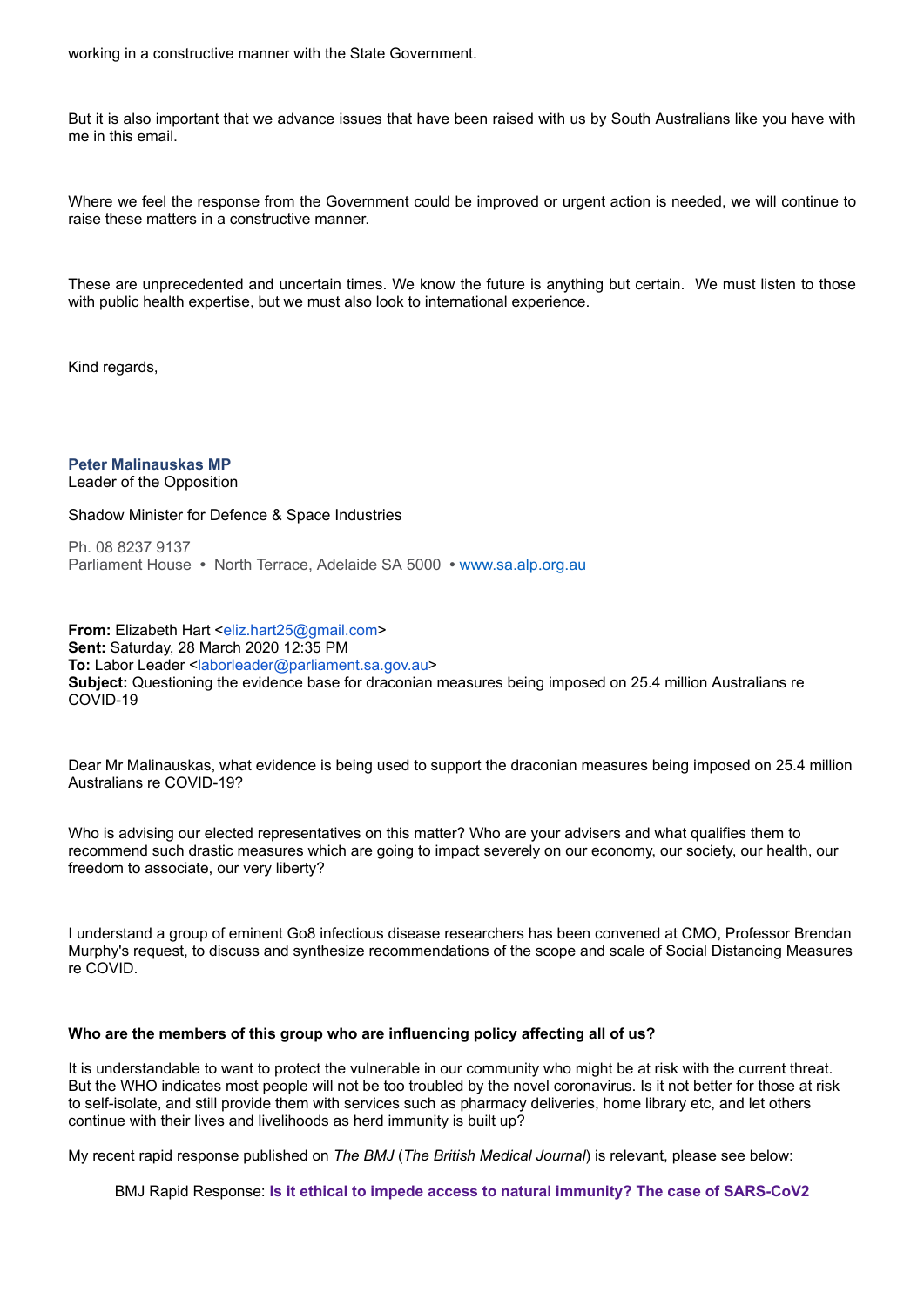If children, young adults and others can mount their own effective immune response to SARS-CoV2, is it ethical to impede their ability to access natural immunity by interfering with the natural progression of the virus?

According to the WHO, "Illness due to COVID-19 infection is generally mild, especially for children and young adults."[1]

Is the focus on future fast-tracked vaccine products blocking full consideration of the opportunity for natural herd immunity? Who is Neil Ferguson to say "The only exit strategy [in the] long term for this is really vaccination or other forms of innovative technology that allows us to control transmission".[2]

In regards to young people's and others' right to natural immunity, it's also vital to consider the startling admission by Heidi Larson, Director of The Vaccine Confidence Project, during the recent WHO Global Vaccine Safety Summit, i.e. "...We've shifted the human population...to dependency on vaccine-induced immunity...We're in a very fragile state now. We have developed a world that is dependent on vaccinations".[3]

This is a very alarming statement by Professor Larson, particularly with the prospect of other epidemics emerging in the future. We have to learn to deal with epidemics and illnesses as they emerge, it's not feasible to vaccinate the global population against every threat.

In a recent article raising concern about making decisions about this pandemic without reliable data, John Ioannidis notes that "School closures may also diminish the chances of developing herd immunity in an age group that is spared serious disease".[4] The UK's chief scientific adviser, Sir Patrick Vallance, raised the prospect of developing natural herd immunity[5], but this idea was subsequently howled down by Matt Hancock, the UK secretary of state for health and social care[6], and others such as Willem van Schaik, a professor of microbiology and infection, as reported by the Science Media Centre.[7]

Again, is it ethical to deny children, young people and others their opportunity for natural immunity, and to plan to make them dependent on vaccine-induce immunity, to in effect make them dependent on the vaccine industry?

This is even more serious to consider in light of emerging vaccine product failures, e.g. pertussis and mumps.

The international community must be assured that independent and objective thinkers are carefully considering the way ahead on this matter.

References:

1. WHO Q&A on coronaviruses (COVID-19) - Should I worry about COVID-19. 9 March 2020.

2. Elisabeth Mahase. Covid-19: UK starts social distancing after new model points to 260 000 potential deaths. BMJ2020;368:m1089

3. Heidi Larson. Vaccine safety in the next decade. Why we need new modes of trust building? WHO Global Vaccine Safety Summit, 2-3 December 2019.

4. John P.A. Ioannidis. A fiasco in the making? As the coronavirus pandemic takes hold, we are making decisions without reliable data. STAT, 17 March 2020.

5. Coronavirus: 60% of UK population need to become infected so country can build 'herd immunity', government's chief scientist says. Independent, 13 March 2020.

6. The UK backs away from "herd immunity" coronavirus proposal amid blowback. Vox, 15 March 2020.

7. Expert comments about herd immunity. Science Media Centre, 13 March 2020.